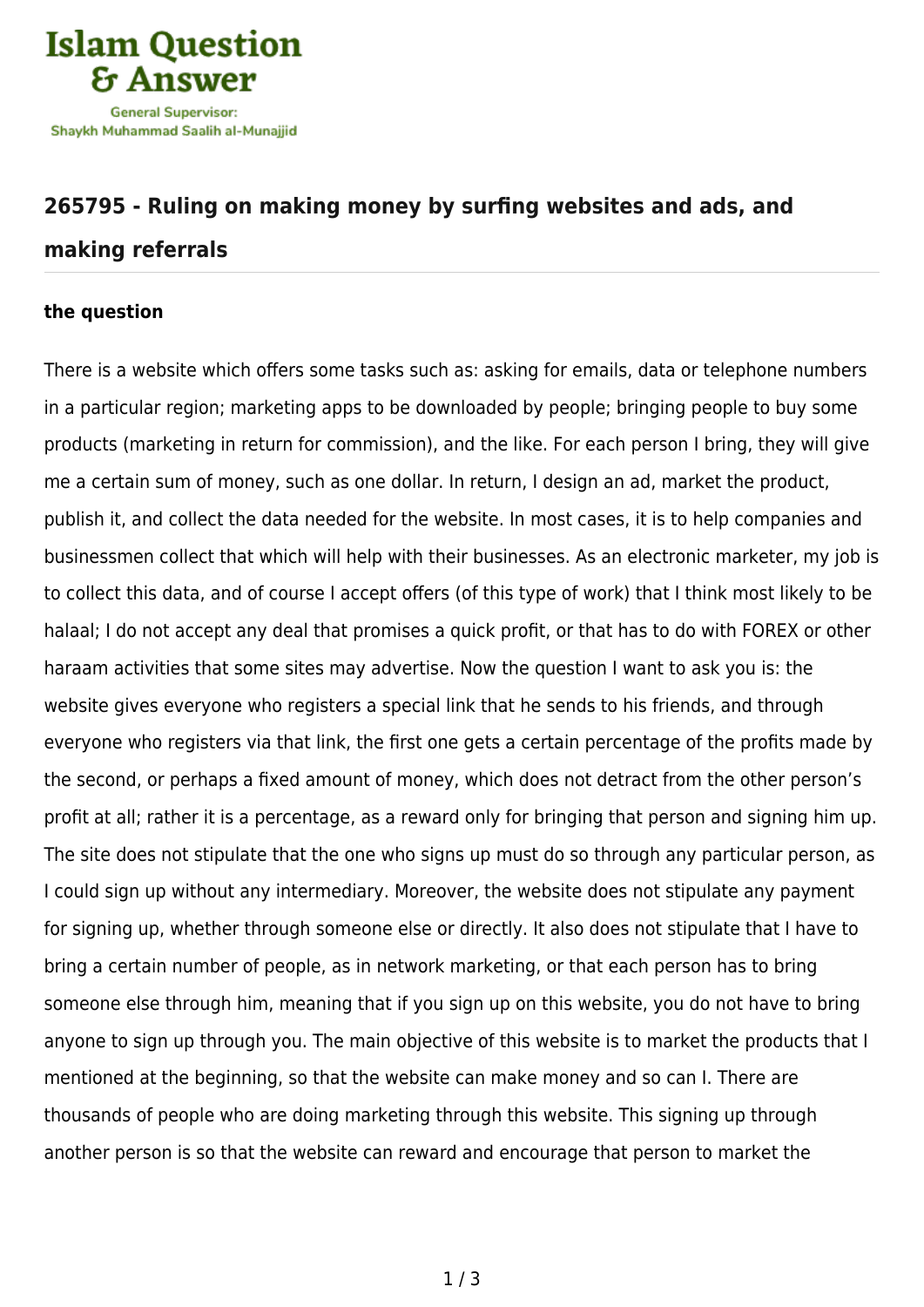

website and spread word of it, so that it can become more well-known. Most websites use such a system, which is called referral; it is not the main aim of the website. What is the ruling on the profits earned by registering people through myself, or my registering through another person? Is this halaal? What is the ruling on my working and marketing through this website?

## **Detailed answer**

Praise be to Allah.

Firstly:

It is permissible to make money from surfing websites, advertising them, attracting customers and designing ads for them, so long as what the websites publish is permissible and does not promote anything that is haraam, and the payment in return is a known amount.

This payment comes under the heading of commission.

It is essential to avoid haraam tricks such as creating false accounts to give the impression that these are customers who came through you, and taking commission for bringing them, or using software to do that, because this comes under the heading of deceit, deception and consuming wealth by unlawful means.

It is not permissible to produce ads for evil and unlawful activities or products, or to help in promoting such things, because Allah, may He be exalted, says (interpretation of the meaning):

"And cooperate in righteousness and piety, but do not cooperate in sin and aggression. And fear Allah ; indeed, Allah is severe in penalty"

[al-Maa'idah 5:2].